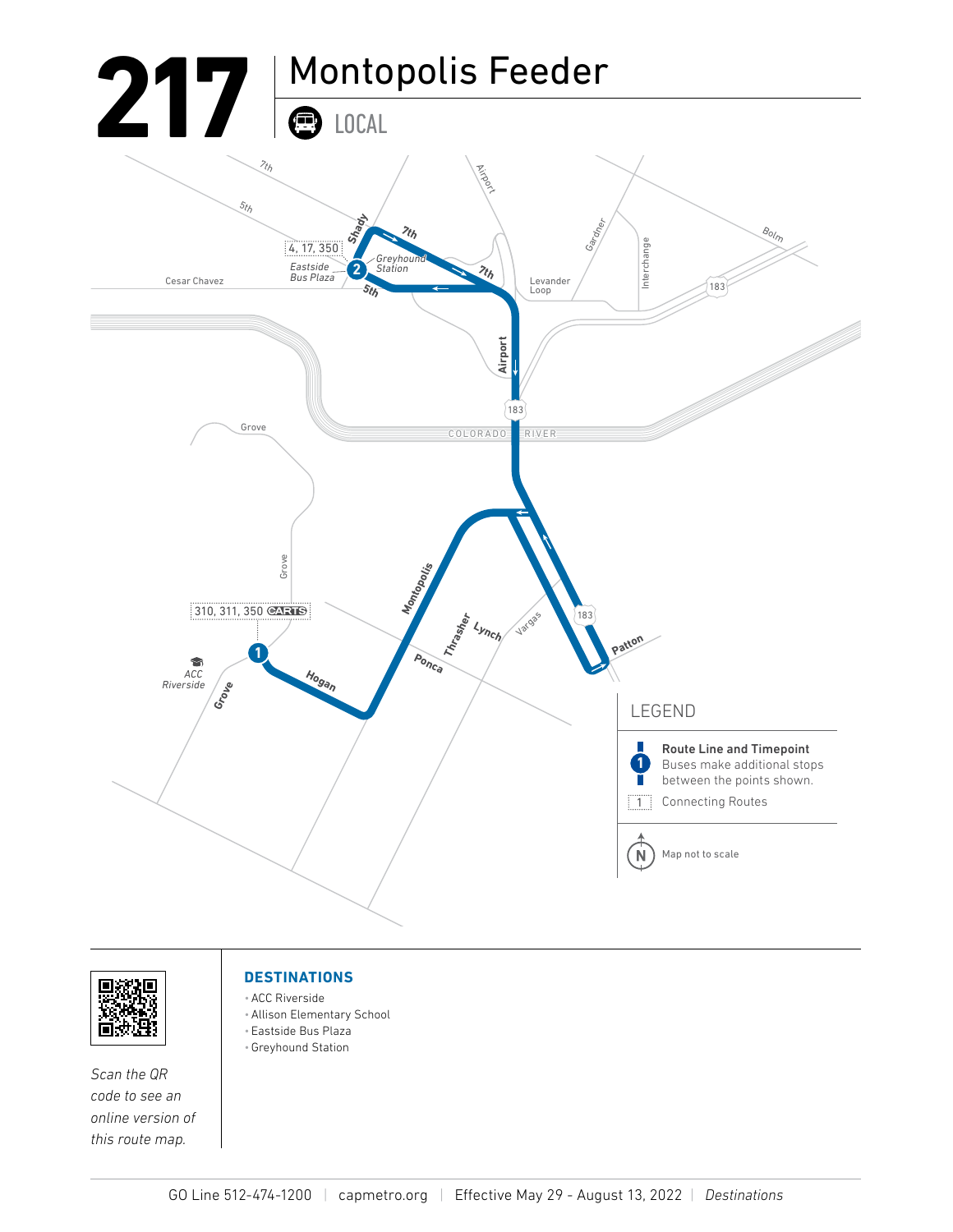## 217 WEEKDAYS/NORTHBOUND

### **217** WEEKDAYS/SOUTHBOUND

| Eastaire<br>Placa de Bus<br>I Hogany<br>Connent Virity<br>O<br>0 | I East side Bus<br>I to Route Control<br>0 | Congany<br>0        | I to Route Goinge |
|------------------------------------------------------------------|--------------------------------------------|---------------------|-------------------|
|                                                                  |                                            |                     |                   |
| 4:47<br>5:00                                                     | $\frac{5:05}{5:35}$                        | 5:15                |                   |
| 5:17<br>5:30                                                     |                                            | 5:45                |                   |
| 5:47<br>$6:00$<br>$6:30$                                         | $6:05$<br>$6:35$                           | $6:15$<br>$6:45$    |                   |
| 6:17                                                             |                                            |                     |                   |
| $\frac{6:47}{7:17}$<br>7:47<br>$7:00$<br>$7:30$                  | $7:05$<br>$7:35$                           | $\frac{7:15}{7:45}$ |                   |
|                                                                  |                                            |                     |                   |
| $8:00$<br>$8:30$                                                 | $\frac{8:05}{8:35}$                        | $\frac{8:15}{8:45}$ |                   |
| 8:17                                                             |                                            |                     |                   |
| 8:47<br>9:00                                                     | 9:05                                       | 9:15                |                   |
| 9:17<br>9:30<br>10:00<br>9:47                                    | $9:35$<br>10:05                            | $9:45$<br>10:15     |                   |
| 10:17<br>10:30                                                   | 10:35                                      | 10:45               |                   |
| 10:47                                                            |                                            | $\frac{1}{11:15}$   |                   |
| $\frac{11:00}{11:30}$<br>11:17                                   | $\frac{11:05}{11:35}$                      | 11:45               |                   |
| 11:47<br>12:00                                                   | 12:05                                      | 12:15               |                   |
| 12:17<br>12:30                                                   | 12:35                                      | 12:45               |                   |
| 12:47<br>1:00                                                    | 1:05                                       | 1:15                |                   |
| 1:17<br>1:30                                                     | 1:35                                       | 1:45                |                   |
| 1:47<br>2:00                                                     | 2:05                                       | 2:17                |                   |
| 2:19<br>2:32                                                     | 2:35                                       | 2:47                |                   |
| 2:49<br>3:02                                                     | 3:05                                       | 3:17                |                   |
| 3:23<br>3:36                                                     | 3:40                                       | 3:52                |                   |
| 3:54<br>$4:07$<br>$4:37$                                         | 4:10                                       | 4:22                |                   |
| 4:24                                                             | 4:40                                       | 4:52                |                   |
| 4.54<br>5:07                                                     | 5:10                                       | 5:22                |                   |
| 5:24<br>5:37                                                     | 5:40                                       | 5:52                |                   |
| 5:54<br>6:07                                                     | 6:10                                       | 6:22                |                   |
| 6:24<br>6:37                                                     | 6:40                                       | 6:52                |                   |
| 6:54<br>7:07                                                     | 7:10                                       | 7:22                |                   |
| 7:24<br>7:37                                                     | 7:40                                       | 7:52                |                   |
| 7:54<br>8:07<br>8:23<br>8:36                                     | 8:10<br>8:40                               | 8:20<br>8:50        |                   |
| 8:53<br>9:05                                                     | 9:10                                       | 9:20                |                   |
| 9:23<br>9:35                                                     | 9:40                                       | 9:50                |                   |
| 9:53<br>10:05                                                    | 10:10                                      | 10:20               |                   |
| 10:23<br>10:35                                                   | 10:40                                      | 10:50               |                   |
| 10:53<br>11:05                                                   | 11:10                                      | 11:20               |                   |
| 11:23<br>11:35                                                   | 11:40                                      | 11:50               |                   |
| 11:53<br>12:05                                                   | 12:10                                      | 12:20               | G                 |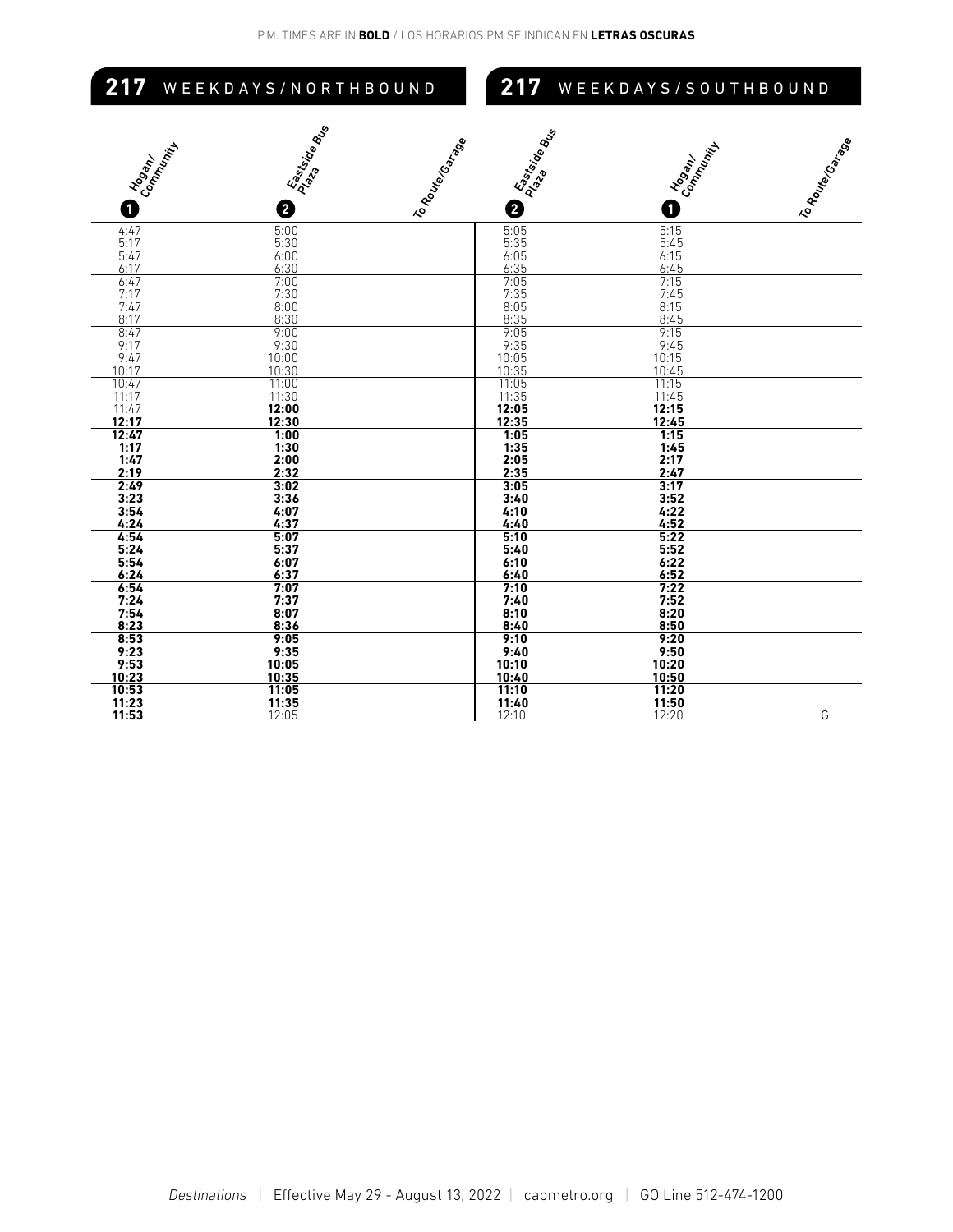# **217** SATURDAYS/NORTHBOUND

#### **217** SATURDAYS/SOUTHBOUND

| Hogan/<br>Connell Mill                                                              | Easterda<br>Pasterda<br>Ma | I to Route Goalage | I Eastside Bus   | Consent Village                | I to Route Gorgo |
|-------------------------------------------------------------------------------------|----------------------------|--------------------|------------------|--------------------------------|------------------|
|                                                                                     |                            |                    |                  |                                |                  |
| 0                                                                                   | ❷                          |                    | 0                | O                              |                  |
| 5:52                                                                                | 6:03                       |                    | 6:10             | 6:18                           |                  |
|                                                                                     |                            |                    | 6:40             |                                |                  |
| $\begin{array}{r} 6:22 \\ 6:52 \\ \underline{7:22} \\ \underline{7:52} \end{array}$ | $6:33$<br>$7:03$<br>$7:33$ |                    | $7:10$<br>$7:40$ | $6:48$<br>7:18<br>7:48<br>8:18 |                  |
|                                                                                     |                            |                    | 8:10             |                                |                  |
| 8:22                                                                                | $\frac{8:03}{8:33}$        |                    | 8:40             | 8:48                           |                  |
| 8:51                                                                                | 9:03                       |                    | 9:10             | 9:18                           |                  |
| 9:21                                                                                | 9:33                       |                    | 9:40             | 9:48                           |                  |
| 9:51                                                                                | 10:03                      |                    | 10:10            | 10:18                          |                  |
| 10:21                                                                               | 10:33                      |                    | 10:40            | 10:48                          |                  |
| $\frac{10:51}{11:21}$                                                               | $11:03$<br>$11:33$         |                    | 11:10<br>11:40   | $11:18$<br>$11:48$             |                  |
| 11:51                                                                               | 12:03                      |                    | 12:10            | 12:18                          |                  |
| 12:21                                                                               | 12:33                      |                    | 12:40            | 12:48                          |                  |
| 12:51                                                                               | 1:03                       |                    | 1:10             | 1:18                           |                  |
| 1:21                                                                                | 1:33                       |                    | 1:40             | 1:48                           |                  |
| 1:51                                                                                | 2:03                       |                    | 2:10             | 2:18                           |                  |
| 2:21                                                                                | 2:33                       |                    | 2:40             | 2:48                           |                  |
| 2:51                                                                                | 3:03                       |                    | 3:10             | 3:18                           |                  |
| 3:21                                                                                | 3:33                       |                    | 3:40             | 3:48                           |                  |
| 3:51                                                                                | 4:03                       |                    | 4:10             | 4:18                           |                  |
| 4:21<br>4:51                                                                        | 4:33<br>5:03               |                    | 4:40<br>5:10     | 4:48<br>5:18                   |                  |
| 5:21                                                                                | 5:33                       |                    | 5:40             | 5:48                           |                  |
| 5:51                                                                                | 6:03                       |                    | 6:10             | 6:18                           |                  |
| 6:22                                                                                | 6:33                       |                    | 6:40             | 6:48                           |                  |
| $6:52$<br>$7:22$                                                                    |                            |                    | 7:10             | 7:18                           |                  |
|                                                                                     | $7:03$<br>$7:33$           |                    | 7:40             | 7:48                           |                  |
| 7.52                                                                                | 8:03                       |                    | 8:10             | 8:18                           |                  |
| $8:22$<br>$8:52$                                                                    | 8:33                       |                    | 8:40             | 8:48                           |                  |
|                                                                                     | 9:03                       |                    | 9:10             | 9:18                           |                  |
| 9:22                                                                                | 9:33                       |                    | 9:40             | 9:48                           |                  |
| $\frac{9:52}{10:22}$                                                                | 10:03                      |                    | 10:10            | 10:18                          |                  |
|                                                                                     | 10:33                      |                    | 10:40            | 10:48                          |                  |
| 10:52<br>11:22                                                                      | 11:03                      |                    | 11:10<br>11:40   | 11:18<br>11:48                 |                  |
| 11:52                                                                               | 11:33<br>12:03             | G                  |                  |                                |                  |
|                                                                                     |                            |                    |                  |                                |                  |